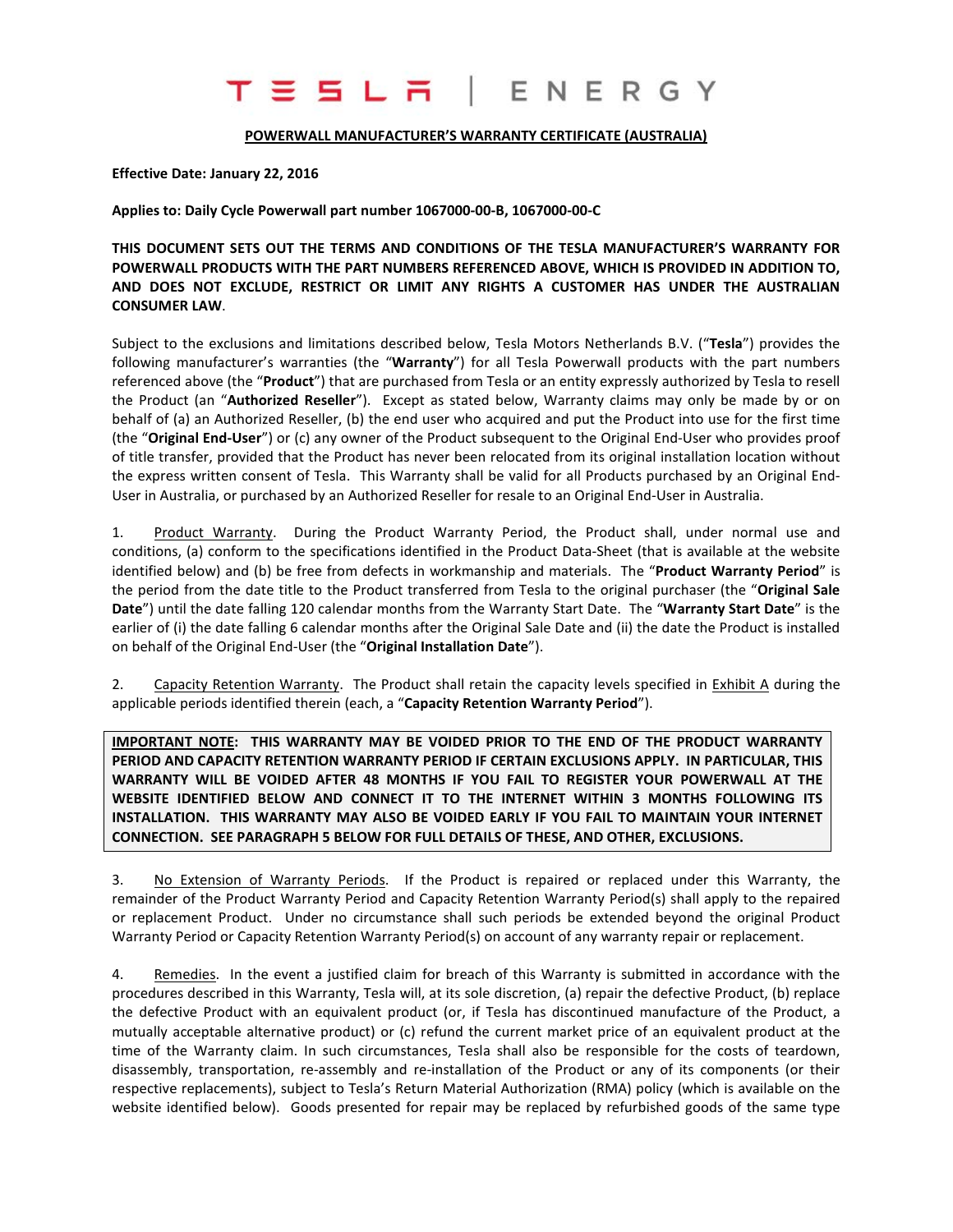rather than being repaired. Refurbished parts may be used to repair the goods.

5. Exclusions. This Warranty does not apply to any defect resulting from any of the following, each of which shall void this Warranty with respect to the affected Product: (i) abuse, misuse, negligence, accidents or force majeure events, including but not limited to lightning, flood, fire, extreme cold weather, or other events outside the reasonable control of Tesla; (ii) storage, installation, commissioning, modification or repair of the Product, or opening of the external casing of the Product, that is performed by anyone other than Tesla or a Tesla-certified installer; (iii) failure to install, operate or maintain the Product in accordance with the Installation and User Manual; (iv) any attempt to extend or reduce the life of the Product, whether by physical means, programming or otherwise, without the express written consent of Tesla; or (v) removal and reinstallation at a location other than the original installation location, without the express written consent of Tesla. **IN ADDITION, IF THE PRODUCT IS NOT REGISTERED WITH TESLA AT THE WEBSITE IDENTIFIED BELOW, AND CONNECTED TO THE INTERNET, WITHIN 3 CALENDAR MONTHS FOLLOWING ITS INSTALLATION ON BEHALF OF THE ORIGINAL END-USER, THIS WARRANTY SHALL BE AUTOMATICALLY VOIDED ON THE DATE FALLING 48 CALENDAR MONTHS FOLLOWING THE WARRANTY START DATE. SIMILARLY, IF THE PRODUCT'S INTERNET CONNECTION IS INTERRUPTED AND IS NOT RESTORED WITHIN 45 DAYS OF TESLA'S DELIVERY OF A WRITTEN REQUEST TO THE END USER'S REGISTERED EMAIL ADDRESS, THEN, UNLESS OTHERWISE AGREED BY TESLA, THIS WARRANTY SHALL BE AUTOMATICALLY VOIDED ON THE DATE FALLING 48 CALENDAR MONTHS FOLLOWING THE WARRANTY START DATE, OR (IF 48 CALENDAR MONTHS FOLLOWING THE WARRANTY START DATE HAVE ALREADY EXPIRED) THE END OF SUCH 45 DAY PERIOD.**

**IMPORTANT NOTE**: **Tesla needs to be able to monitor the Powerwall and provide remote firmware upgrades in order to offer full Product Warranty Period and Capacity Retention Warranty Period. Do not forget to register your Powerwall at the website identified below and connect it to the internet within 3 calendar months following its installation, so that you qualify for the full Product Warranty Period and Capacity Retention Warranty Period. Also, you must maintain your internet connection throughout the Product Warranty Period and Capacity Retention Warranty Period. Notify Tesla if you expect your internet connection to be disabled for more than 45 consecutive days.**

6. Items Not Covered. The Warranty does not cover (a) normal wear and tear or deterioration, or superficial defects, dents or marks that do not impact the performance of the Product; (b) noise or vibration that is not excessive or uncharacteristic and does not impact the Product's performance; (c) damage that occurs during shipping or transportation after the Original Sale Date; (d) damage or deterioration that occurs after the expiration or voiding of the applicable Warranty period or that is reported more than ten (10) days after the expiration or voiding of such period; or (e) theft or vandalism of the Product or any of its components.

7. Relationship with Consumer Law. In addition to its rights under this Warranty, the Original End User and subsequent owners of the Product may be entitled to statutory warranty rights under applicable state, provincial or national laws. Tesla does not exclude, limit or suspend other rights the Original End User and subsequent owners of the Product may have. In particular, the Product comes with guarantees that cannot be excluded under the Australian Consumer Law. You (meaning the Original End User and subsequent owners of the Product) are entitled to a replacement or refund for a major failure and for compensation for any other reasonably foreseeable loss or damage. The Original End User and subsequent owners of the Product are also entitled to have the goods repaired or replaced if the goods fail to be of acceptable quality and the failure does not amount to a major failure. These consumer guarantee rights apply for a "reasonable period", which depends upon all the relevant circumstances including the price of the Product, the uses to which it has been put and the nature of the Product.

8. Limitation of Liability. **TO THE FULLEST EXTENT PERMITTED BY LAW, TESLA WILL NOT BE LIABLE FOR ANY CONSEQUENTIAL, INCIDENTAL, INDIRECT, SPECIAL OR PUNITIVE DAMAGES ARISING OUT OF OR RELATED TO THIS WARRANTY, REGARDLESS OF THE FORM OF ACTION AND REGARDLESS OF WHETHER A PARTY HAS BEEN INFORMED OF, OR OTHERWISE MIGHT HAVE ANTICIPATED, THE POSSIBILITY OF SUCH DAMAGES. TO THE FULLEST EXTENT PERMITTED BY LAW, TESLA'S LIABILITY ARISING OUT OF OR RELATED TO A CLAIM UNDER THIS WARRANTY WITH RESPECT TO AN INDIVIDUAL PRODUCT WILL NOT EXCEED 105% OF THE PURCHASE PRICE PAID**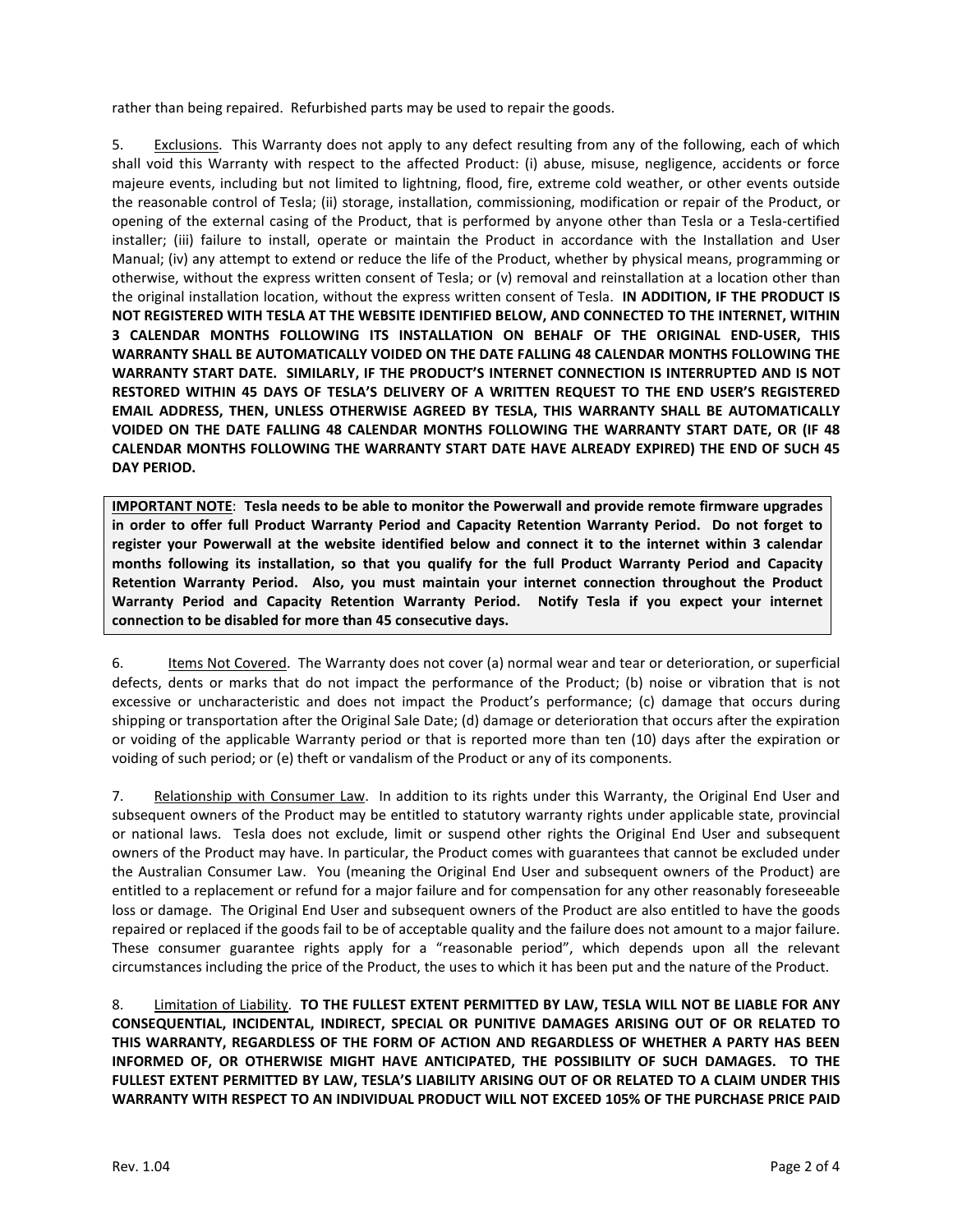## **TO TESLA FOR SUCH INDIVIDUAL PRODUCT. SOME STATES DO NOT ALLOW, OR RESTRICT, THE EXCLUSION OR LIMITATION OF DAMAGES, SO THE ABOVE LIMITATION OR EXCLUSION MAY NOT APPLY, OR MAY ONLY APPLY TO A LIMITED EXTENT.**

9. Governing Law. This Warranty shall be governed by and construed in accordance with the laws of the Australian state in which the Product was installed by or on behalf of the Original End-User. The United Nations Conventions on Contracts for the International Sale of Goods (1980) shall not apply to or govern this Warranty or any aspect of any dispute arising herefrom.

10. Claims Process. Claims under this Warranty must be made by notifying the Authorized Reseller from whom the Product was purchased. For a Warranty claim to be processed, it must include (i) proof of the original purchase of the Product by the Original End-User and any subsequent transfers of ownership of the Product, (ii) a description of the alleged defect(s), and (iii) the relevant Product's serial number and Original Installation Date. Prior to returning any Product to Tesla, an RMA (Return Merchandise Authorization) number is required. Authorized Resellers may request an RMA at the website identified below. Product owners who are unable to contact the Authorized Reseller from whom the Product was purchased, or who purchased the Product directly from Tesla, should contact Tesla at the address, email address or telephone numbers identified below.

## **Tesla Contact Information**

- **Tesla website for Product Data Sheet**: [www.teslamotors.com/support/powerwall](http://www.teslamotors.com/support/powerwall)
- **Tesla website for registering a Product**: https://www.teslamotors.com/support/powerwall-installer
- **Tesla website for requesting an RMA**: https://www.teslamotors.com/support/powerwall-installer
- **Tesla email:** [Powerwallsupport@teslamotors.com](mailto:Powerwallsupport@teslamotors.com)
- **Tesla address**: Burgemeester Stramanweg 122, 1101 EN, Amsterdam, Netherlands, Attn: Powerwall Warranty Claims
- **Tesla telephone numbers:**

Australia: +61 1 800 294431 Austria: +43 800 80 2480 Belgium: +32 800 26614 Canada: +1 (844) 498-3752 Germany: +49 800 724 4529 Italy: +39 800 59 6849 Luxembourg: +35 280 08 0921 Netherlands: +31 208885307 New Zealand: +64 800 99 5020 Portugal: +35 180 018 0397 South Africa: +27 87 550 3480 Switzerland: +41 800 002634 US: +1 (844) 378-3752 UK: +44 800 098 8064